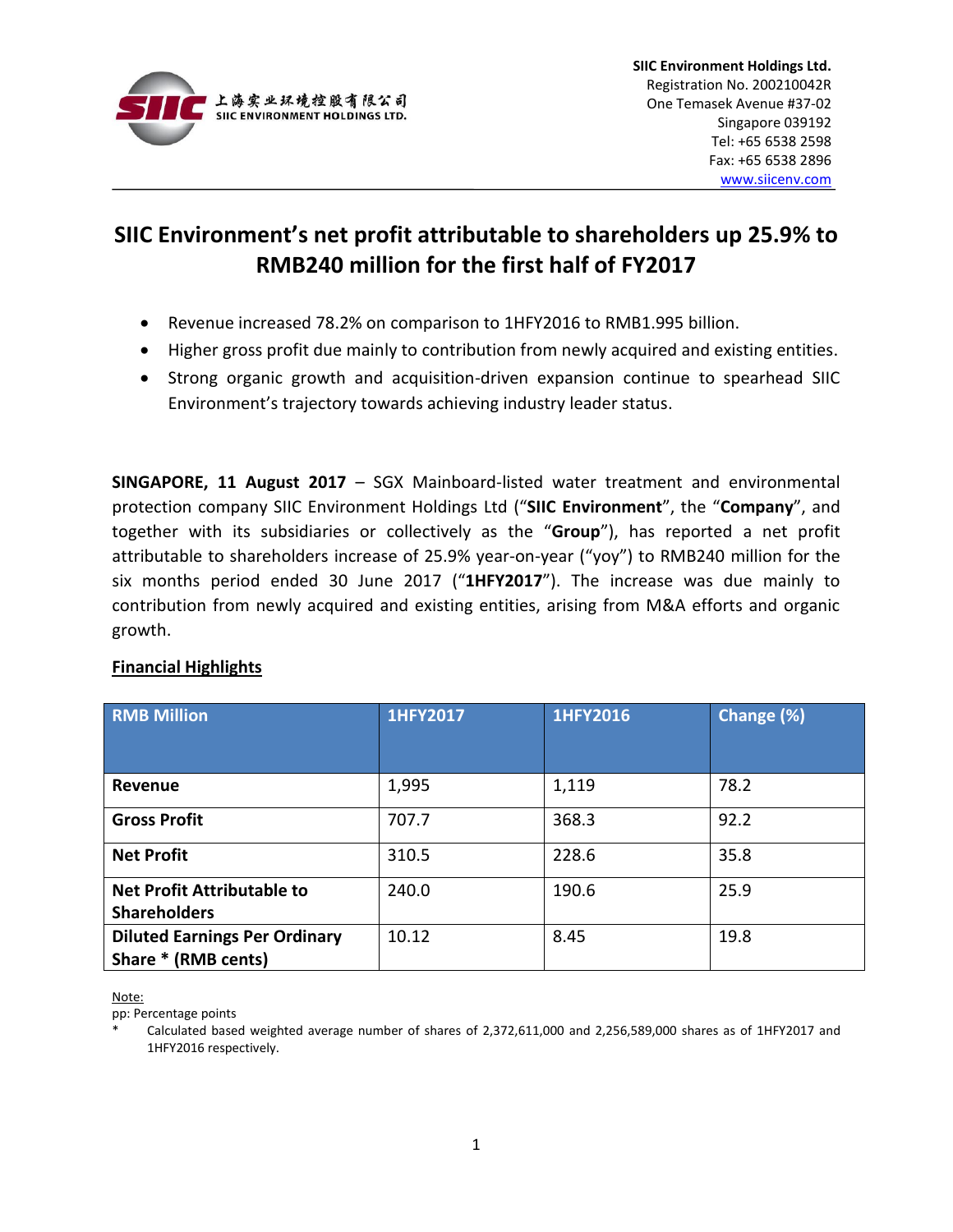

The Group's revenue rose 78.2% yoy to RMB1,995.1 million in 1HFY2017 due mainly to increases in construction revenue, operating and maintenance income from service concession arrangements and financial income from service concession arrangements. Gross profit rose to RMB707.7 million from RMB368.3 million for the same period under review. Profit from operations improved by 107.0% yoy to RMB558.0 million from RMB269.5 million.

## **Outlook**

 $\overline{a}$ 

Strong organic growth and acquisition-driven expansion continue to spearhead SIIC Environment's trajectory towards achieving industry leader status. The Group's plan to add new capacity to its portfolio in FY2017 is on track as acquisition-driven expansion continues to deliver significant impact in the wastewater treatment market in the People's Republic of China (PRC).

The Chinese government's commitment to environmental conservation and pollution reduction, through the introduction of 13th Five-Year plan in water sector<sup>1</sup> announced in December 2016, bode well for the Group's overall operations and performance.

"The healthy numbers is a reflection of the continued success of our two-pronged strategy in organic growth and acquisition-driven expansion of quality assets that contributes positively to our revenue stream and profitability. The steady growth of the PRC economy is a fundamental driver of the development of the environmental sector, resulting in an increase in demand for tap water supply, wastewater treatment and waste management services.

"The PRC government attaches high attention to energy conservation and environment protection. Looking ahead, the continued support and investment in the utilities industries in China as well as the focus on the 'Belt and Road' initiative by the PRC government are expected to present extensive investment opportunities in environmental sector. These policies and opportunities will play a pivotal role in the Group's growth strategies." said Mr Zhou Jun, Executive Chairman of SIIC Environment.

The Group has also added the following new projects to its existing portfolio so far in FY2017:

 $<sup>1</sup>$  In December 2016, PRC's National Development and Reform Commission and Department of Housing and Urban-</sup> Rural Development issued a 13th Five-Year plan outlining that China would invest about RMB560 billion in the wastewater treatment facilities and pipelines construction between 2016 and 2020.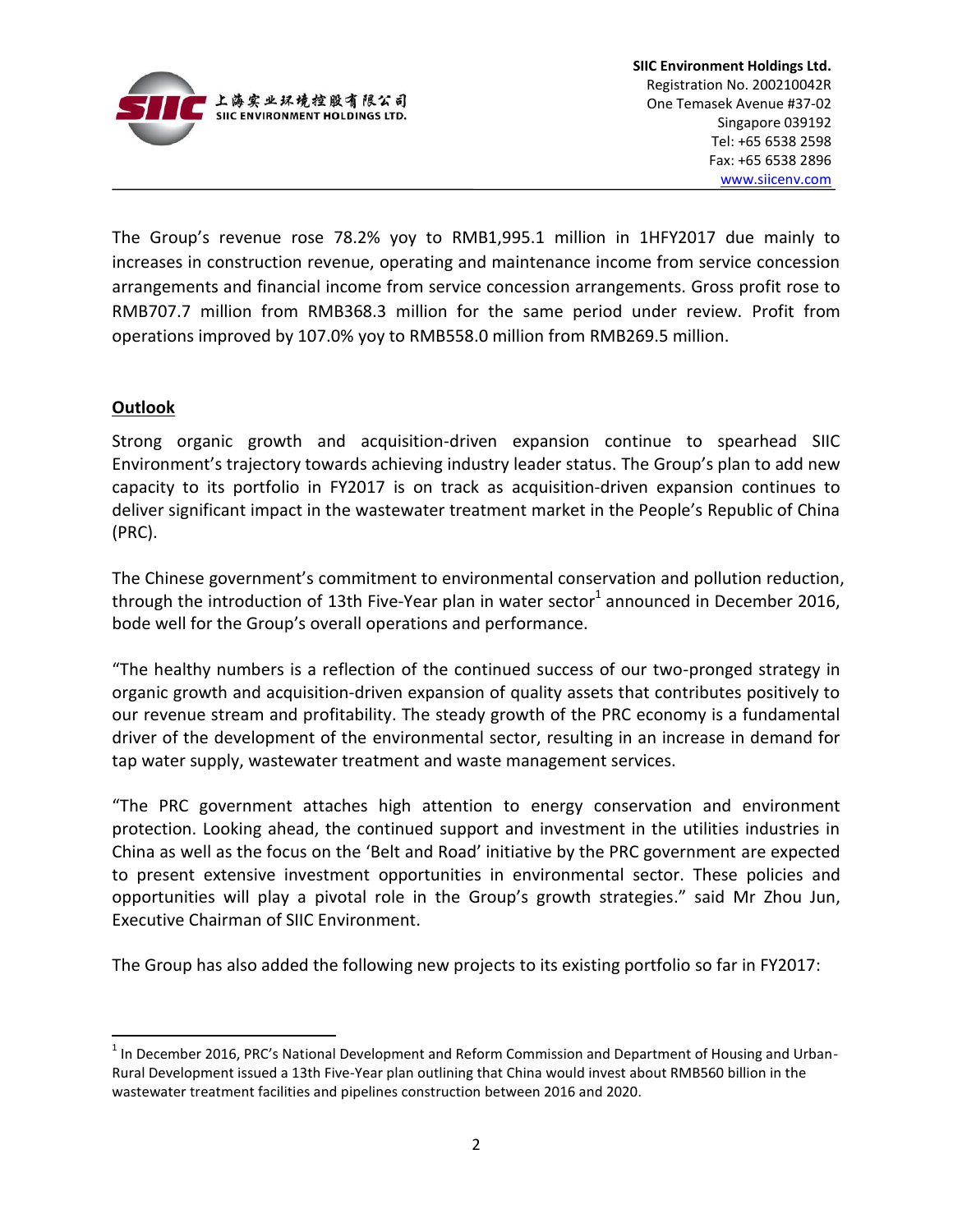

**SIIC Environment Holdings Ltd.** Registration No. 200210042R One Temasek Avenue #37-02 Singapore 039192 Tel: +65 6538 2598 Fax: +65 6538 2896 [www.siicenv.com](http://www.siicenv.com/)

| Project                                                                                                            | <b>Type</b> | <b>Capacity</b><br>(tonnes/day) | <b>Standard</b> | <b>Base Tariff</b><br>(RMB/ton) | <b>Note</b>                                           |
|--------------------------------------------------------------------------------------------------------------------|-------------|---------------------------------|-----------------|---------------------------------|-------------------------------------------------------|
| Yuyao City (Xiao cao'e)<br>WWT Phase 3, Zhejiang<br>Province                                                       | <b>BOT</b>  | 75,000                          | Grade 1 A       | 0.923                           | To be constructed<br>in the near term                 |
| Pinghu City East Area PPP<br>Project, Zhejiang Province-<br><b>Industrial Park Waste</b><br><b>Water Treatment</b> | <b>TOT</b>  | 50,000                          |                 | 2.96                            | Upgrade with<br>technical changes<br>in the near term |
| Pinghu City East Area PPP<br>Project, Zhejiang Province-<br>Municipal sewage<br>treatment                          | <b>BOT</b>  | 180,000                         | Grade 1 A       | 1.16                            | To be constructed<br>in the near term                 |
| Lingbi South WWT PPP<br>Project, Suzhou City, Anhui<br>Province                                                    | <b>TOT</b>  | 75,000                          | Grade 1 A       | 1.027                           | Acquired and in<br>operations                         |
| Lingbi South Reclaimed<br>Water Project, Suzhou City,<br>Anhui Province                                            |             | 25,000                          | N/A             | N/A                             | To be constructed<br>in the near term                 |
| Lingbi North Reclaim Water<br>Project, Suzhou City, Anhui<br>Province                                              | <b>BOT</b>  | 25,000                          | Grade 1 A       | 1.096                           | To be constructed<br>in the near term                 |
| Hegang East WWT Project,<br>Heilongjiang province                                                                  | <b>BOT</b>  | 30,000                          | Grade 1 A       | 0.9                             | Acquired and in<br>operations since<br>2011           |
| Hegang West WWT<br>Project, Heilongjiang<br>province                                                               | <b>BOT</b>  | 50,000                          | Grade 1 A       | 0.9                             | Acquired and in<br>operations since<br>2010           |
| Hegang Reclaimed Water<br>Project, Heilongjiang<br>province                                                        |             | 30,000                          | N/A             | N/A                             | To be constructed<br>in the near term                 |
| Total                                                                                                              |             | 540,000                         |                 |                                 |                                                       |